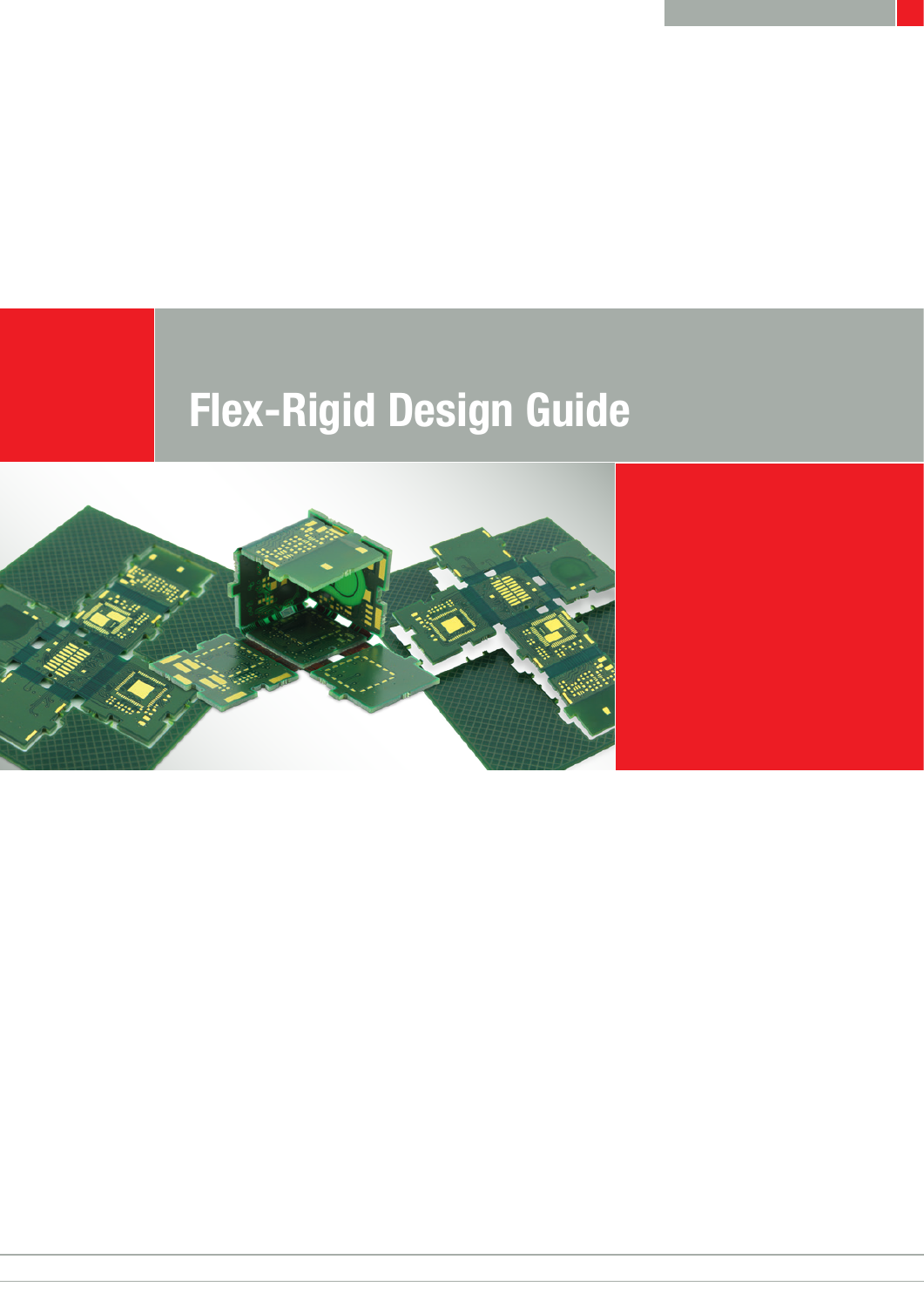The trend to miniaturization in electronics continues. Integrated circuit board solutions are becoming more and more popular as a means of efficiently utilizing the even smaller casing volume in all three dimensions.

Flexible foils of polyimide with a typical thickness of 50 µm are materials that withstand high temperatures and can be used with copper-cladding as base material for pure flex circuit boards or in combination with rigid base materials for flex-rigid circuit boards with all the prevalent soldering methods. Thin FR4 layers in FR4 Semiflex circuit boards are also bendable.

In recent years, Würth Elektronik has accumulated extensive expertise in costumer projects and commissions of the widest variety of designs and applications, from Aerospace to Medical devices and currently it supplies more than 600 customers. With the broad range of technology we offer, you can make the best possible selection for any requirements in terms of performance and costs.

# In the following, you will find information about systems that explain the different variants of flex-rigid circuit boards as well as practical tips on design:

- 1. Systematic view of flex-rigid circuit boards
- 2. Project checklist for system requirements
- 3. Selection of the right technology
- 4. Materials and design parameters
- 5. Mechanical design
- 6. Layout and routing
- 7. Documents for manufacturing flex rigid circuit boards

# 1. Systematic view of flex-rigid circuit boards

There are basically different ways to create a system:

#### Heterogeneous system



### Rigid circuit board + wiring harness/ flex soldered in or plugged (detachable)

- Only few connections
- Non-critical applications
- Wiring errors possible
- $\blacksquare$  Many single parts
- $\blacksquare$  High expenses for test and assembly



# Circuit boards with identical stack-up in all rigid areas

- $\blacksquare$  Integrated flex layer(s) throughout
- Considerably greater wiring density
- $\blacksquare$  Saves valuable space by eliminating connecting points (solder pads or footprint of connectors)

#### Partially homogeneous system



Sub-systems vary considerably in terms of technology and size: e.g. flex-rigid/ connector combination

- Separable
- $\blacksquare$  Modular systems possible

# TIPS:

- $\blacksquare$  Integrated wiring should be provided for the smaller and simpler PCB1.
- For pitch  $\leq 0.5$  mm or shielding a Board-to-Board connector is recommended.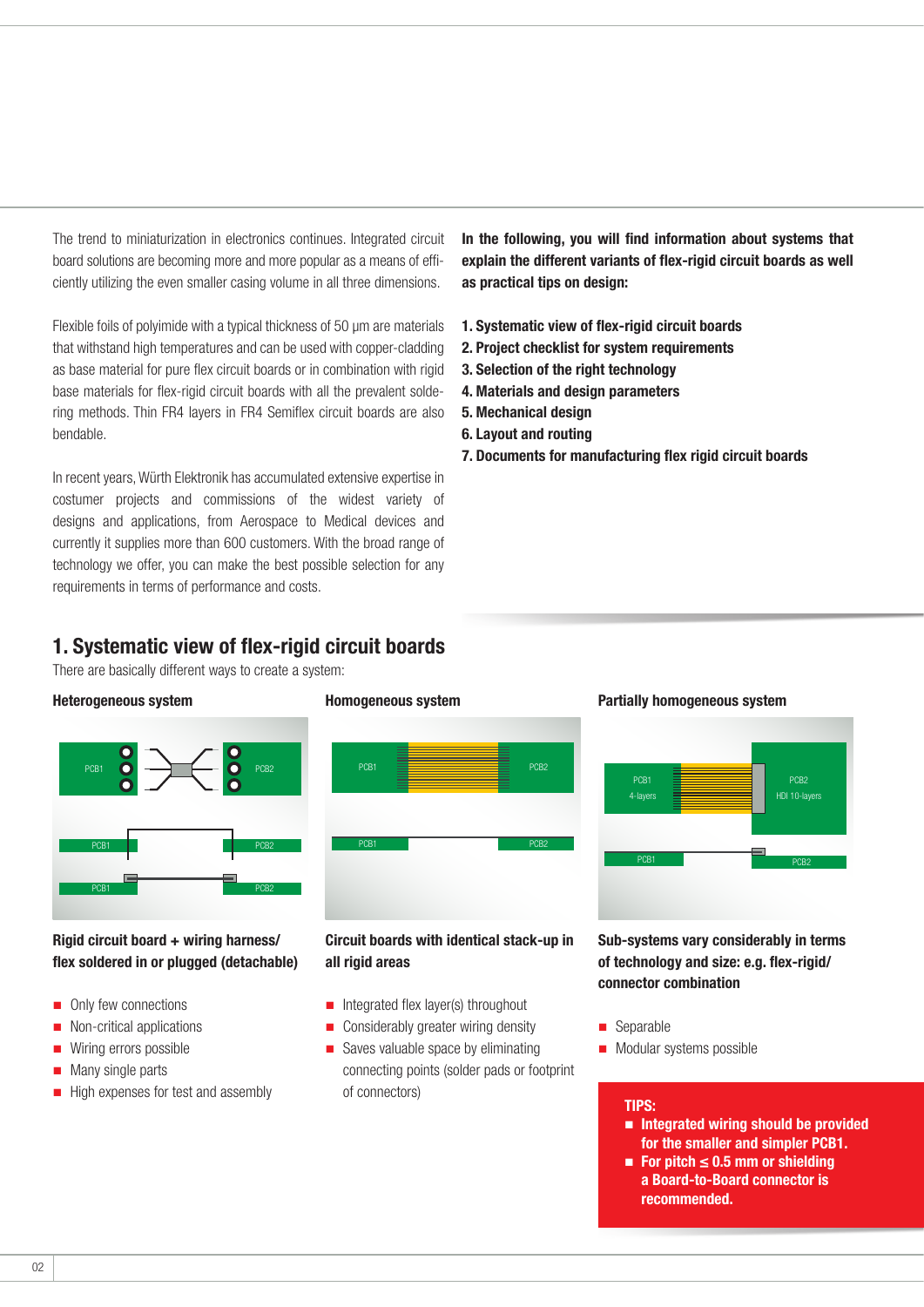Flex-rigid circuit boards are mechatronic components. In addition to their electronic function, very careful consideration must also be given to mechanical factors:



- Component assembly, soldering and testing in flat condition in the delivery panel
- Separating, configuring and installing

#### Advantages:

- Significantly less space required due to three-dimensional wiring
- **Elimination of additional components such as connectors and** connecting cables
- **Improved signal transmission through elimination of cross-sectional** changes to conductors (connectors, cable, solder connections)
- Weight reduction
- More valuable component assembly and wiring space
- Reduced logistical complexity
- Solution of difficult contacts is possible, simplification of assembly
- **EX** Considerably improved reliability of the entire system (a homogeneous unit is considerably more reliable than one with connectors and cable)
- Combination with HDI Microvia technologies (microvia, buried via, finest conductor width) is possible
- Combination with heatsink technology is possible
- Remarkable improvement of testability. Complete system could be tested prior to system assembly. All components and test points are still accessable.

The design phase decides the later cost structure, so all electrical and mechanical interfaces must be taken into consideration during the conceptual phase.



An exact selection of the best components and substrate technology is also necessary in order to be able to fulfill reliably the required operating conditions. Product development also includes getting a precise picture of component assembly, the soldering process, the test and the device assembly.

#### Cooperation of all participants of the value-added chain



*"The benefits come from the system not through purchasing!"*

**Andreas Schilpp Flex/flex-rigid projects: Interdisciplinary**<br>Andreas Schilpp **Flex/flex-rigid projects: Interdisciplinary** cooperation in development is indispensable!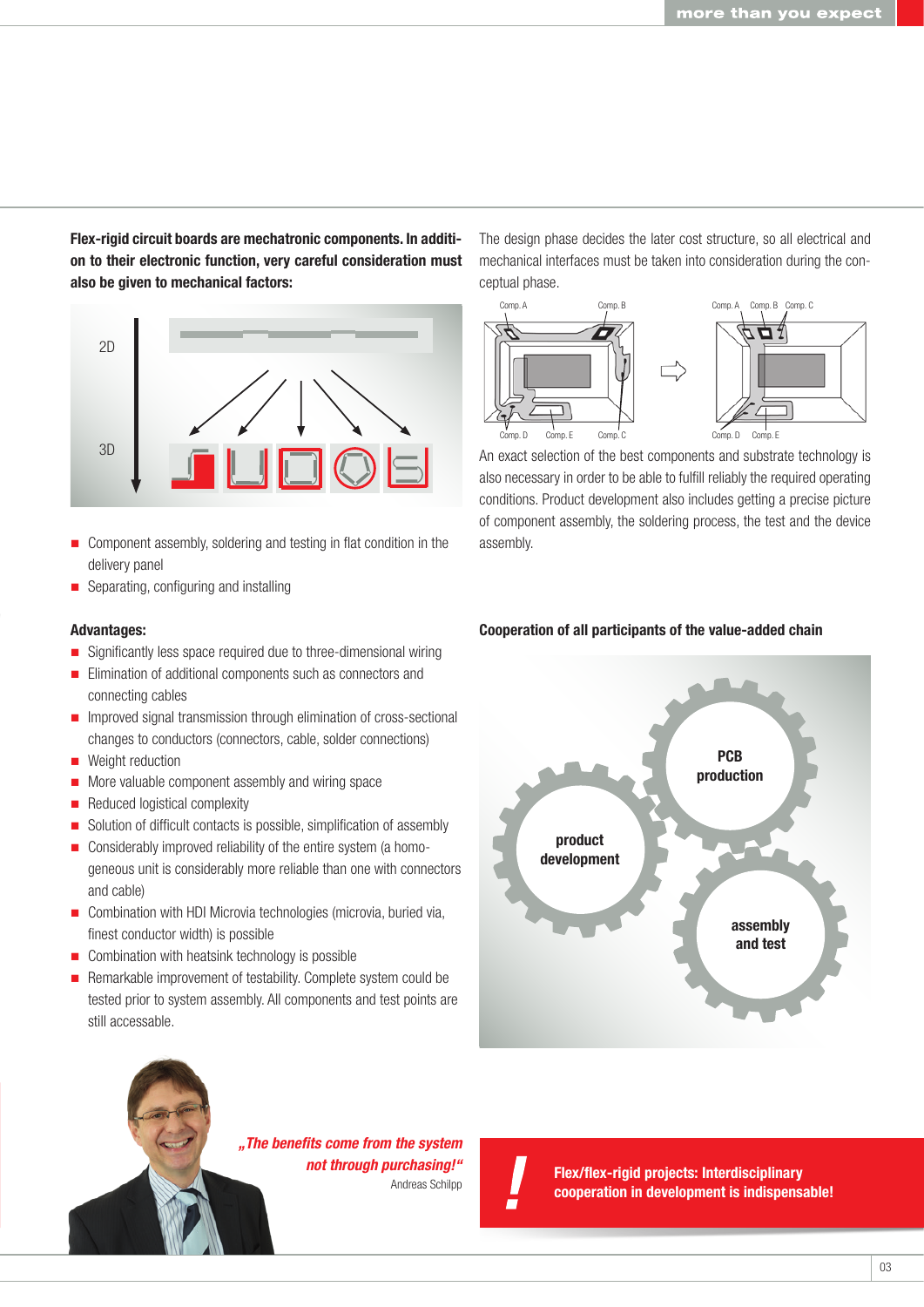# 2. Project checklist for system requirements:

- a) Technical requirements for the final product: target market, key functions, any unique features, service life, size, appearance
- b) **Commercial requirements:** quantities, cost goals, prototype schedule, pre-series, series release, ramp-up, second source, possible audit planning
- c) Legal requirements: listings and permits, requiated medical technology market, relevance for German Federal Office of Economics and Export (BAFA), UL
- d) Reliability requirements: For example classification to IPC 1/2/3, failure risk analysis, product liability, quality management agreement, branch specific requirements e.g. APQP (Advanced Product Quality Planning) or PPAP (Production Parts Approval Process), traceability
- e) Product operating conditions: ambient conditions such as temperature, temperature change, cooling, humidity, shock and vibration, non-flammability, component assembly/soldering/repairs, test procedures for environmental and reliability tests
- f) **Casing size, material and shape:** analysis of all mechanical and electrical interfaces, displays, switches, connectors, interfaces with other devices or modules. Design of a three-dimensional model (paper + scissors / mCAD+eCAD) in order to find minimum area for flat projection of the circuitry



- g) Mechanical requirements of circuit board: static or dynamic application, circuit board thickness, stability, aspect ratio of drill hole diameter/board thickness, bending radii, bending radius/flex thickness ratio, bending form, number of bending cycles, bending frequency
- h) Electrical requirements of circuit board: power, dielectric strength, amperage, insulation and shielding, EMC, number of signals across the flexible area, number of flex layers, signal integrity, impedance requirements, surface resistance

| <b>Number of flex layers</b> | 2 | 4 | 6 | 8 | 10 | 12 |
|------------------------------|---|---|---|---|----|----|
| Flex/TWINflex                |   |   |   |   |    |    |
| Flex-rigid flex outside      |   |   |   |   |    |    |
| Flex-rigid flex inside       |   |   |   |   |    |    |
| <b>FR4 Semiflex</b>          |   |   |   |   |    |    |

- i) Type and positioning of components, design and connection technology: components such as BGA requiring advanced via technology, stackup, bare chip technology, soldering surface, delivery panel, legend print, press-fit technology, embedded components
- j) Testing and Packaging: electrical and mechanical test of the circuit board, product testing documentation (detailed initial sample test report is recommended for complex stack-up, specify test criteria), packaging
- k) Further processing of flex and flex-rigid PCBs: possibilities of drying prior to soldering, logistics, dry storage, panel separation, casing assembly, installation tolerances and fastening possibilities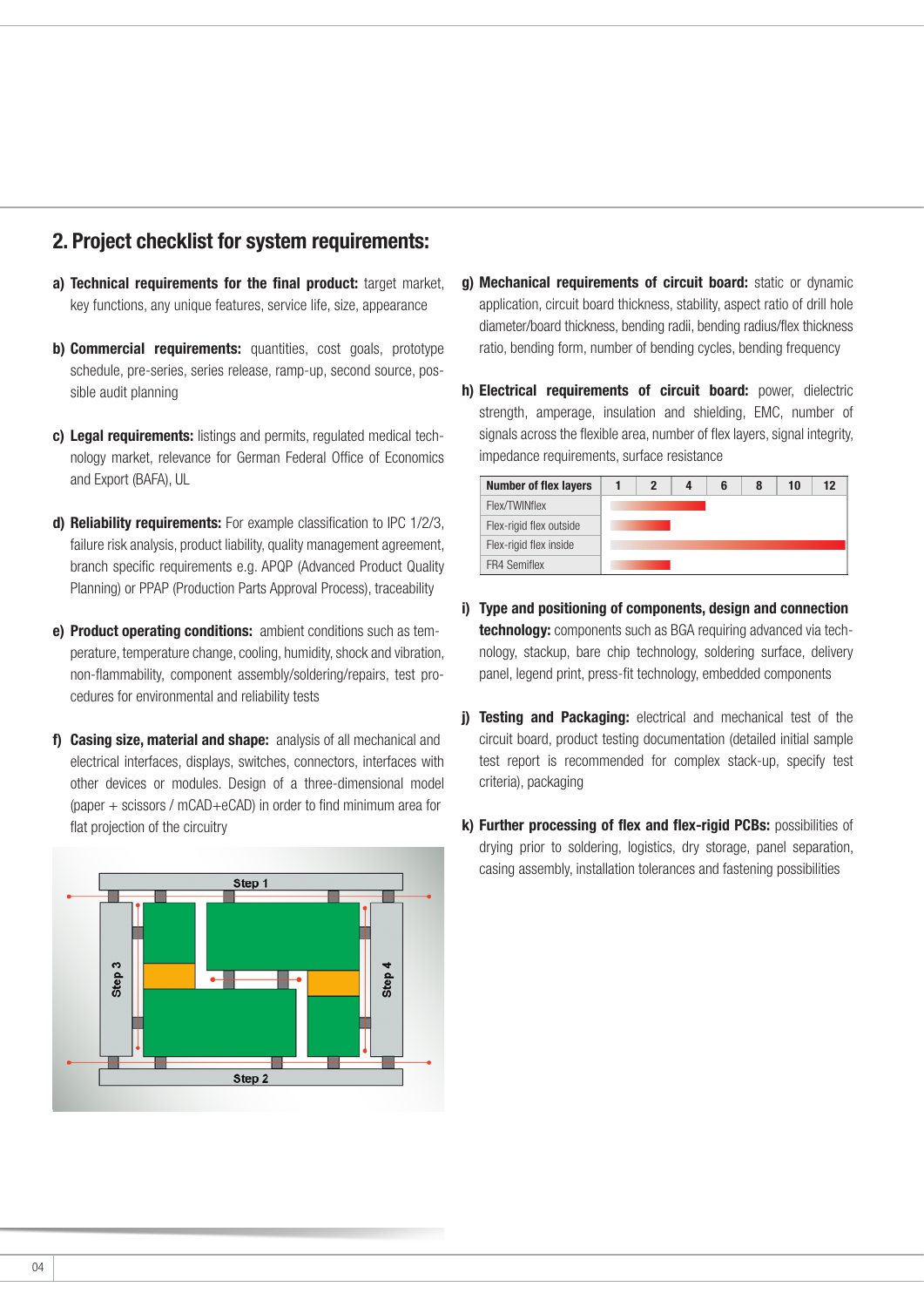# 3. Selection of the right technology

Possible variants:





- **Flexible Polyimide layers out-side** or symmetrically inside
- Rigid areas: standard soldermask
- $\blacksquare$  Flexible area: highly flexible soldermask or Polyimide coverlay

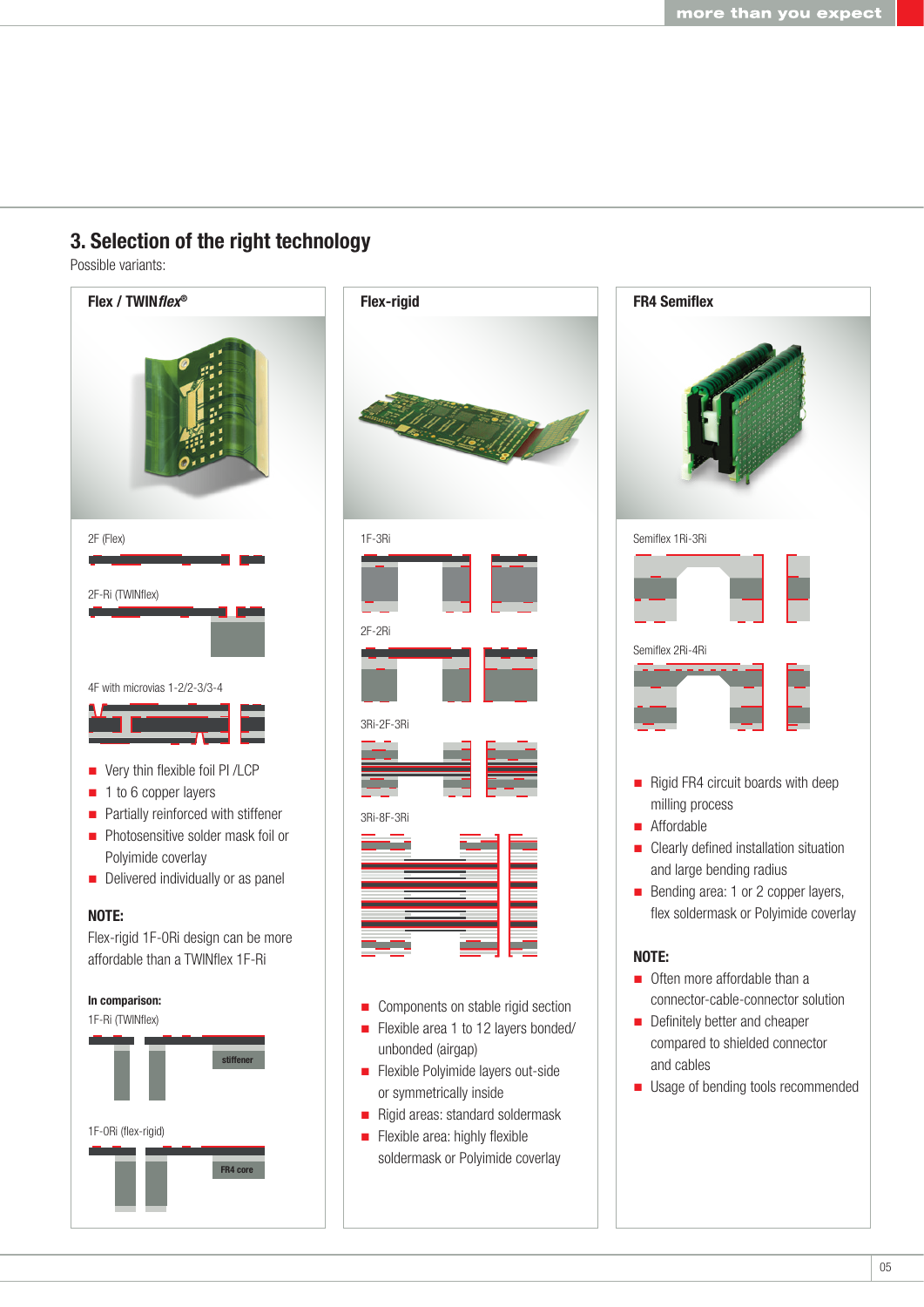|  | Indicators for preferential use of individual variants: |  |  |  |  |
|--|---------------------------------------------------------|--|--|--|--|
|--|---------------------------------------------------------|--|--|--|--|

| <b>Variant</b>        | <b>Indicators for</b>                                                                         | <b>Comments</b>                                                       |  |  |
|-----------------------|-----------------------------------------------------------------------------------------------|-----------------------------------------------------------------------|--|--|
| Flex xF               | Very small, dense circuits                                                                    | Microvias and contour possible with laser                             |  |  |
|                       | Very limited installation space                                                               | Flexible foil 50 um thick                                             |  |  |
|                       | Use in vacuum                                                                                 | Practically no gas emission                                           |  |  |
|                       | Use at high temperatures                                                                      | PI can be used up to 200°C (without solder mask)                      |  |  |
|                       | High frequency applications                                                                   | Good thickness tolerance, copper treatment flat, small loss factor    |  |  |
|                       | Vias in flexible area                                                                         | But NOT permitted in bending area!                                    |  |  |
| <b>TWINflex xF-Ri</b> | Cooling problem                                                                               | Metal reinforcement (heatsink)                                        |  |  |
| <b>FR4 Semiflex</b>   | Flex-to-install with large bending radii                                                      | Affordable solution, miniaturization                                  |  |  |
|                       | Large board with angled connector                                                             | Only bendability is necessary                                         |  |  |
|                       | Flex material not permitted                                                                   | Only rigid base materials                                             |  |  |
| Flex-rigid 1F-xRi     | Large portion of flex surface                                                                 | Laser-cut panel very stable                                           |  |  |
|                       | 1:1 wiring across flexible area                                                               | More affordable than xRi-2F-xRi                                       |  |  |
|                       | Small bending radii                                                                           | Thin flexible area, highly flexible soldermask or cover foil          |  |  |
|                       | Short drying times                                                                            | Flex layer on outside                                                 |  |  |
| Flex-rigid 2F-xRi     | High-frequency component-to-connector connection<br>across flexible area with reference layer | No vias necessary for transfers<br>WARNING: complex (see table below) |  |  |
| Flex-rigid xRi-1F-xRi | Highly-dynamic prolonged bending                                                              | Copper in neutral phase ideal                                         |  |  |
|                       | High-level reliability requirements                                                           | ٠                                                                     |  |  |
|                       | Reference layer in flex area due to signal integrity                                          | Polyimide with 75 or 100 um for impedance control                     |  |  |
| Flex-rigid xRi-2F-xRi | High-level reliability requirements                                                           | Rugged technology, mechanical stability                               |  |  |

#### Indicators against the use of individual variants:

| <b>Variant</b>        | <b>Indicators against</b>       | <b>Comments</b>                                  |  |
|-----------------------|---------------------------------|--------------------------------------------------|--|
| Flex xF               | Wired components or connectors  | Low mechanical stability                         |  |
| <b>TWINflex xF-Ri</b> | Many individual reinforcements  | Better to use flex-rigid 1F-xRi                  |  |
| <b>FR4 Semiflex</b>   | S-shaped bending in one surface | Do not subject glass mat to tension              |  |
|                       | Multi-section casing            | Assembly tolerances have effect on Semiflex area |  |
| Flex-rigid 1F-xRi     |                                 | $\overline{\phantom{a}}$                         |  |
| Flex-rigid 2F-xRi     | Large circuit boards            | Design tends to bow and twist                    |  |
|                       | Large quantities                | limited area, tends to be expensive              |  |
| Flex-rigid xRi-2F-xRi | $\sim$                          | $\overline{\phantom{a}}$                         |  |

# 4. Materials and design parameters - standards

IPC class 2, use A (flex-to-install)

| <b>Flexible material</b>       | Polyimide core 50 µm, up to 70 µm copper, epoxy glue or adhesiveles, coverlay 25 µm partially or flexible solder mask            |
|--------------------------------|----------------------------------------------------------------------------------------------------------------------------------|
| <b>Rigid material</b>          | TG 150 FR4 filled, halogen-free: IPC-4101C /128 (92,94,127)                                                                      |
| <b>Copper thicknesses</b>      | Inner layers 18(standard)/35/70 µm base copper, outer layers 12(standard)/18/35 µm + plating (with 1F-xRi flex layer is outside) |
| <b>Circuit board thickness</b> | Depends on number of layers: flex > 100 $\mu$ m, flex-rigid/FR4 Semiflex $\geq 0.8$ mm                                           |
| Solder surface                 | <b>ENIG</b>                                                                                                                      |

# Enhanced specifications, e.g. regarding material, stack up, application case Use B, on request!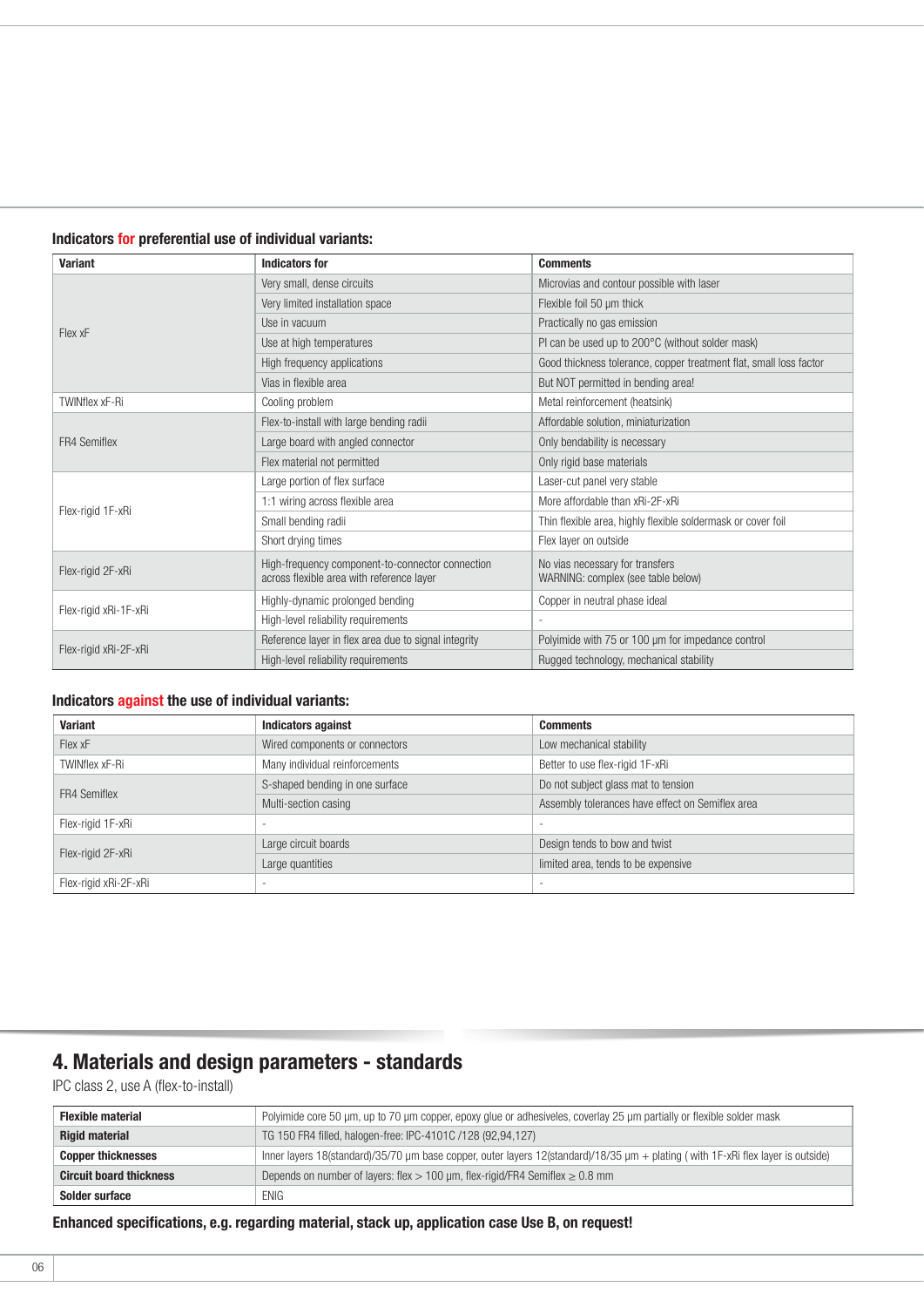# 5. The mechanical design

- Always provide large contour radii (inner and outer radii) in the flexible areas (design suitable for plastic)
- **Provide registration drill holes for bonding reinforcements or** heatsinks, if necessary
- **EXTENDING** Arrange flex extensions to save space, if necessary combine multiple extensions, use fold technology



Flex-rigid: components and connectors always on rigid areas

Contacts for ZIF connectors: standard thickness  $0.3$  mm  $\pm 0.05$ mm, handling aids/precise laser contour possible



With flex-rigid and inner layer is flex, changing to outer layer by means of vias near to the ZIF area is recommended





**Design bending radii based on flex thickness** 



Flex-rigid: Use "key and slot designs" or plastic retaining frame





**Flex lift-off technique** 



■ Calculation of flex length



With short flexible areas, four bonded flex layers are easier to bend than 2+2 flex layers with airgap